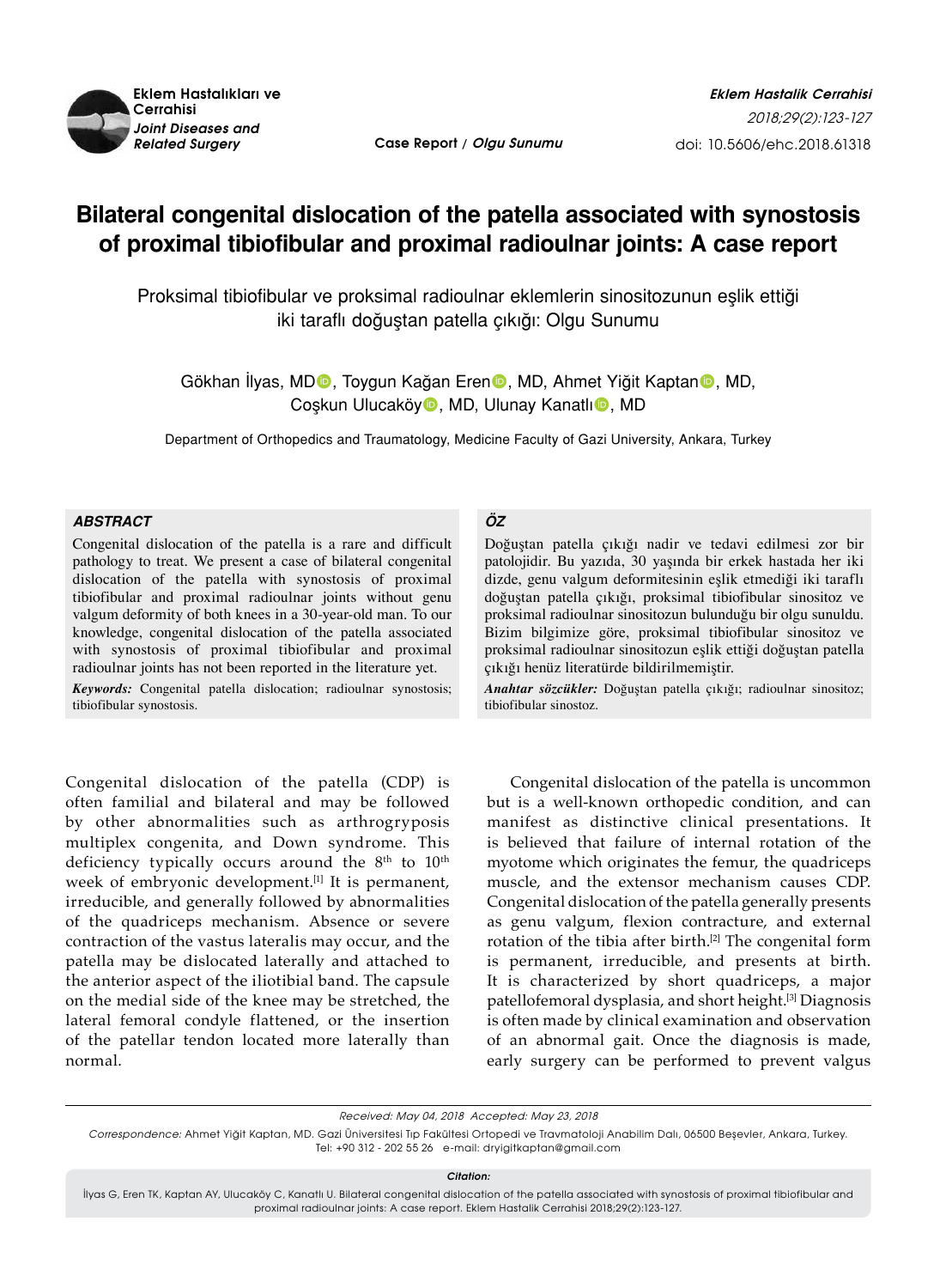

**Figure 1.** Clinical appearance of the lower extremity (anteroposterior).

deformity, flexion contracture, or external rotation deformity of the knee.

In this article, we report a male patient with bilateral CDP associated with synostosis of proximal tibiofibular and proximal radioulnar joints, a rare and difficult pathology to treat.

## **CASE REPORT**

A 30-year-old man was admitted to our hospital with pain in his patellofemoral joint region which



increased with movement and recurrent dislocation of his left patella during flexion. The patient's pain was intermittent and did not affect his daily life.

Extensive lateral retinacular release was applied for both knees in a different hospital after diagnosis when he was 13 years old. His parents were cousins, he had a healthy brother, and one sibling of his grandfather had scoliosis.

Physical examination of lower limbs showed that active and passive ranges of motion (ROM) of both knees were between 0° extension and 120° flexion. Quadriceps angles were 10° valgus when the knees were in extension (Figure 1). In extension, both patellae were palpable on the anterior aspect of the knee; however, in flexion the left patella dislocated laterally while the right patella remained reduced.

Physical examination of upper limbs showed that ROM of both elbows were between -30° extension (Figure 2) and 145° flexion. Ranges of motion of the right forearm was between 30° pronation and 45° supination and the left forearm was between 50° pronation and 35° supination (Figure 3). Both wrists had normal ROM.

Merchant's view showed that the left patella was located at the lateral aspect of the femoral condyle, the right patella remained reduced and deviated laterally and both femoral trochlea were dysplastic (Figure 4). Sulcus angles were 150° in the right knee and 154° in the left knee. There were no degenerative changes according to radiographic assessment. Both patellae were hypoplastic. Anatomical tibiofemoral angles of the right and left knees were 8° and 10° of valgus and mechanical tibiofemoral angles were 2° and 3° valgus, respectively, on long-leg standing radiographs (Figure 5).

Radiographic views also showed bilateral O'Dwyer type II proximal tibiofibular synostosis which is described as complete bone bridging between the bilateral proximal tibia and fibula (Figure 6). There



**Figure 2.** Clinical appearance of the elbow extension. **Figure 3.** Clinical appearance of the supination and pronation.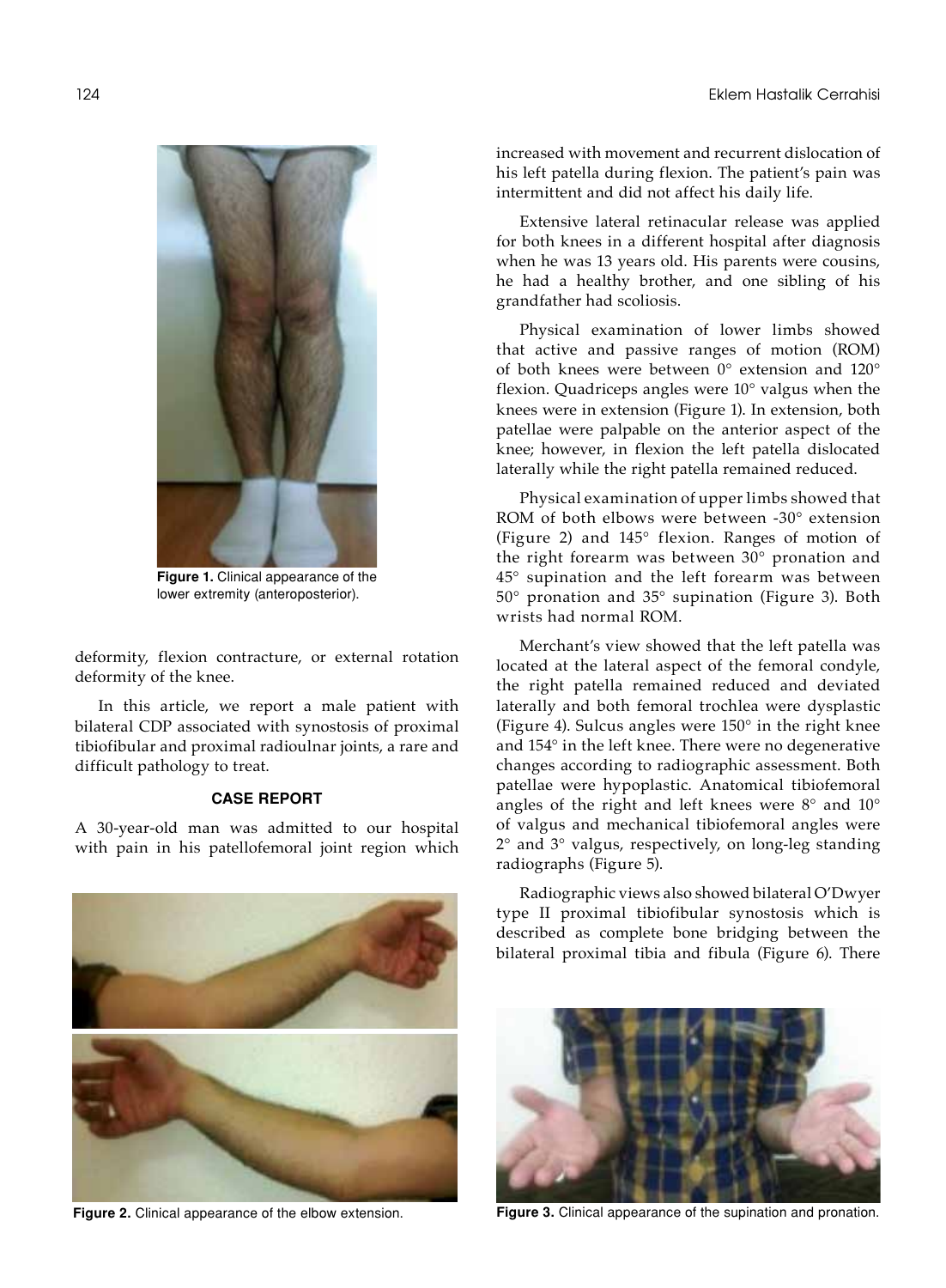

**Figure 4.** Merchant's view of the bilateral knees.

was also Cleary type III bilateral synostosis of the proximal radioulnar joint, which is defined as osseous synostosis with a hypoplastic and posteriorly dislocated radial head (Figure 7).

The patient did not have any systemic or metabolic disorder and he had a healthy mental state. Treatment options were presented to the patient but he did not accept either conservative or surgical treatment as his pain was not affecting his daily life.

### **DISCUSSION**

Patients with CDP have distinctive symptoms and it should be recognized that CDP is clinically different from other patellar dislocations.<sup>[4,5]</sup> It is portrayed as a relatively rigid joint, short quadriceps, and major patellofemoral dysplasia. Congenital dislocation is permanent and irreducible, and it presents as flexion contracture of the knee, genu valgum, and external tibial torsion just after birth.



**Figure 5.** Long-leg standing radiography of the lower extremity.



**Figure 6.** Anteroposterior view of the bilateral knees.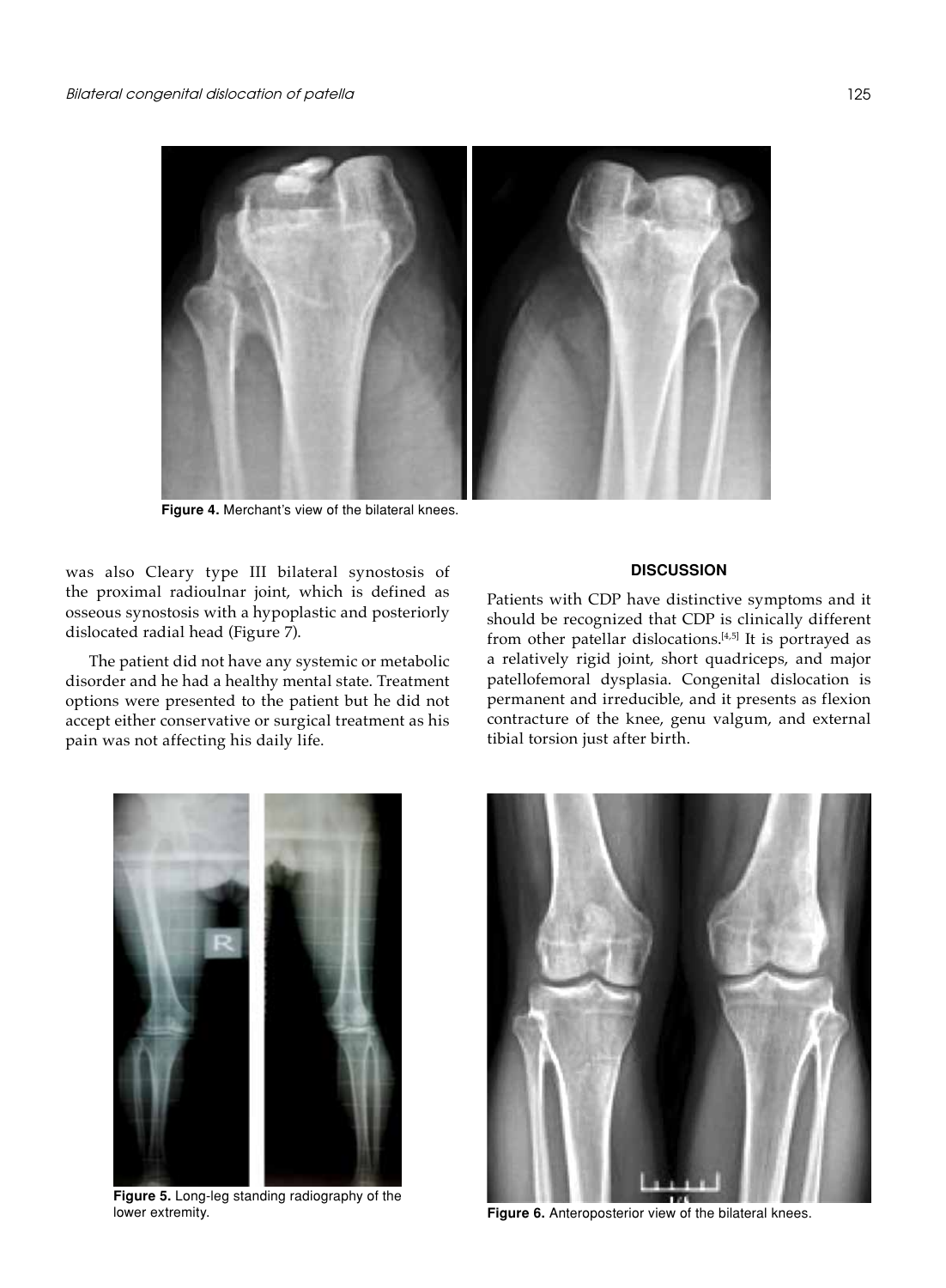

**Figure 7.** Anteroposterior and lateral views of the bilateral elbows.

Every patient with arthrogryposis, skeletal dysplasia, or other related syndromes should be suspected to have CDP. It should be particularly examined in patients who have knee flexion contracture, genu valgus, external tibial torsion, foot deformity, and delayed walking.<sup>[6]</sup> Congenital dislocation of the patella is frequently related to other congenital disorders such as dislocation of the radial head, congenital absence of the fibula, congenital cardiac anomalies, talipes equinovarus, and carpal fusion.<sup>[7]</sup> This case report, on the other hand, is related to synostosis of the proximal tibiofibular joint which has been described in only a few reports.[8-10] Careful physical examination of the patella, which is small, relatively fixed, and lies laterally on the lateral condyle, is required. Ultrasonographic examination helps to locate the

patella and verify the diagnosis.[11] Visualization of anatomical details and its relationship with the extensor mechanism is possible via magnetic resonance imaging (MRI) and should be used in preoperative planning.[12,13]

Congenital dislocation of the patella can only be treated surgically. Serial casting and bracing are effective in the treatment of flexion contracture of the affected knee, but genu valgum, external tibial torsion, and subluxation of the tibia inevitably develop without surgical intervention.<sup>[14]</sup>

Ghanem et al.<sup>[5]</sup> reported that all of the eight knees with CDP had genu valgum deformity. In our case, our patient did not have genu valgum despite his diagnosis of CDP.

Isolated synostosis of the proximal tibiofibular joint is uncommon and is usually presented in multiple hereditary exostosis, especially kissing osteochondromata,[8-10,15] or it may be related to other general syndromes and knee valgus.[16]

O'Dwyer[16] reported three distinct patterns of proximal tibiofibular synostosis. Leg length discrepancy, bowing of the fibula with increased interosseous distance, and valgus deformity of the knee were components of all three types.<sup>[16]</sup> According to O'Dwyer, the deformities present at birth or before closure of the epiphyseal plate. In the present report, our patient did not have the deformities mentioned above after the closure of epiphyseal plate, despite of having type II proximal tibiofibular synostosis according to O'Dwyer classification.

Proximal radioulnar synostosis is a rare congenital pathology and is often a component of syndromes such as Crouzon, Apert's, and Poland's syndrome. Radio-ulnar synostosis is considered a failure of longitudinal segmentation. Synostosis is mostly seen in the proximal one-third of the forearm. Approximately 40 percent of the cases are unilateral whereas the rest is bilateral. It is more common in male patients.[17] Genitourinary, gastrointestinal, cardiovascular, central nervous, and musculoskeletal system pathologies have been identified in almost one-third of patients with radio-ulnar synostosis.

Cleary and Omer<sup>[18]</sup> reported four distinct radiological patterns of radio-ulnar synostosis. Our patient had type III radio-ulnar synostosis according to Cleary's classification.

Congenital dislocation of the patella should be differentiated from other patellar dislocations which result from congenital or genetic syndromes. The tempting pathogenetic theory is described as failure of internal rotation of the quadriceps myotome